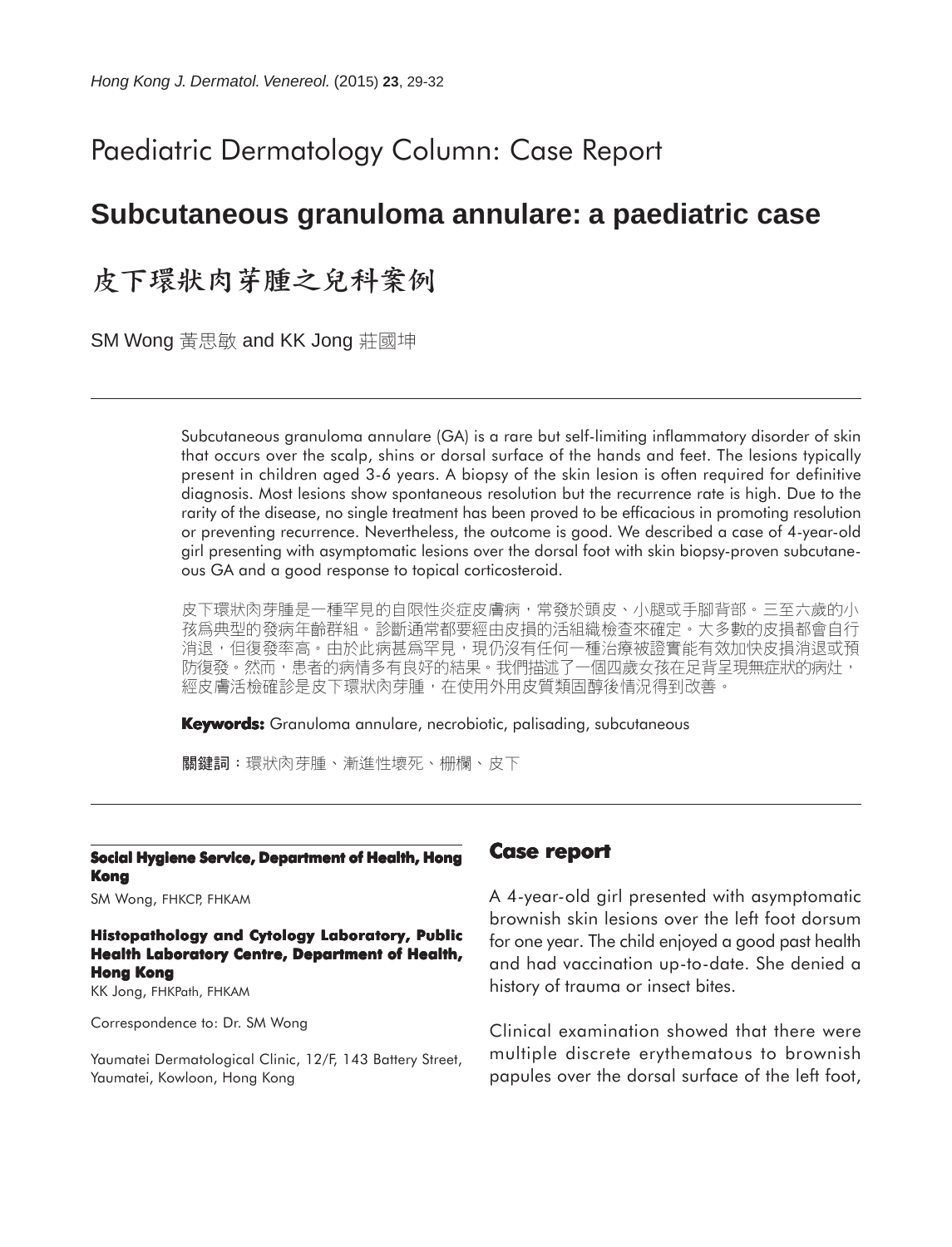the largest lesion measuring 0.5 cm in diameter. The lesions were firm in consistency and nontender on palpation (Figures 1 & 2). There was no epidermal change. She was otherwise well all along and had no other skin or systemic involvement. She had no personal or family history of diabetes mellitus or autoimmune disease.

Histopathology of the skin lesions showed that there were aggregates of histiocytic infiltration in the deep dermis and subcutaneous tissue with pale centres showing necrobiotic collagen (Figure 3), fibrin and faint bluish material. The surrounding histiocytes were in a palisade arrangement. Colloidal iron stain and Alcian blue stain showed mucin in the necrobiotic centre (Figure 4). The epidermis was otherwise unremarkable.



Figure 3. Necrobiotic granuloma: Centre of necrobiosis (arrow) rimmed by palisaded histiocytes (Haematoxylin & eosin, original magnification x 40)



**Figure 1.** Multiple erythematous papules were found over the dorsal surface of the left foot.



Figure 2. An elliptical incisional skin biopsy was performed on the lesion of the left foot.



**Figure 4.** Necrobiotic centre is rich in mucin (blue) (Colloidal iron stain, original magnification x 40).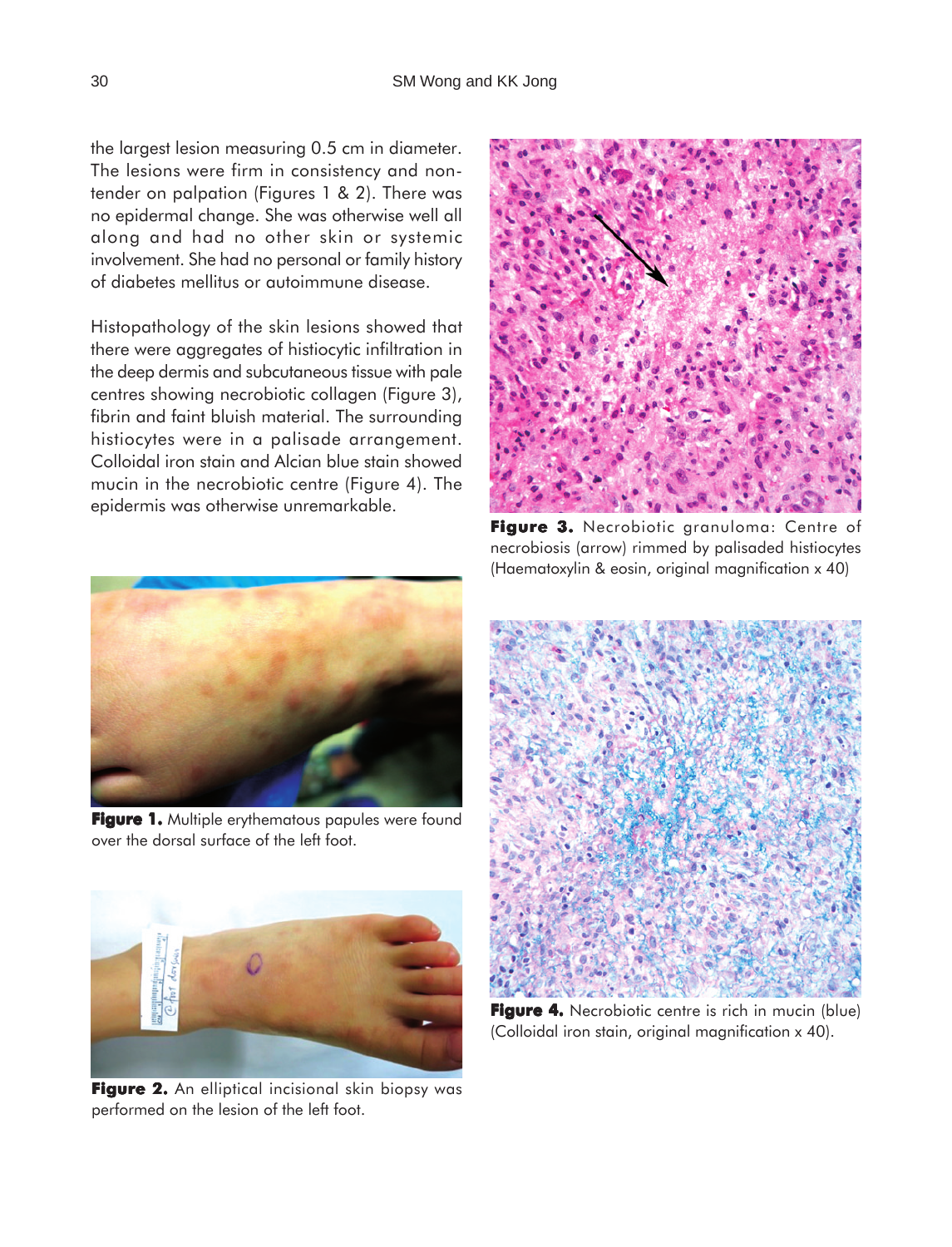The patient was diagnosed to have subcutaneous granuloma annulare. She was given 0.1% topical mometasone furoate cream to apply daily. At sixmonth follow-up, the lesions resolved with postinflammatory hyperpigmentation and she remained well at 12-month follow-up.

### **Discussion**

Subcutaneous granuloma annulare, also known as pseudo-rheumatoid nodule, palisading subcutaneous granuloma, isolated subcutaneous granuloma and necrobiotic granuloma, is an inflammatory skin disease with palisading granulomatous histological changes. It was first described by Colcott Fox in 1895. Owing to its histological characteristics, it shares similarities with nodular lesions of rheumatoid arthritis. Subcutaneous granuloma annulare (SGA) is a selflimiting inflammatory disorder usually affecting toddlers, typically with onset after birth, and children of age three to six years.<sup>1</sup> The sex ratio is of 1:1 and its aetiology is unknown. It has been attributed to trauma, insect bites, bacterial (*Streptococcus*) and viral (varicella-zoster virus) infection, tuberculosis, connective tissue diseases, insulin-dependent diabetes mellitus and sarcoidosis. In our patient, there was no preceding febrile illness, trauma or insect bites. As the patient was asymptomatic and had no relevant family history, routine blood tests or screening for autoimmune diseases and diabetes mellitus was not performed.

Clinically, the asymptomatic lesions are small, pinkish, hard-to-elastic, nodular, isolated or associated with other local annular lesions. The overlying skin is otherwise normal except for the discolouration.

Sites of predilection include extremities such as the dorsal surfaces of the hands and feet, pretibial region, elbows, forearms, forehead and scalp. Lesions situated on the head have been described to adhere to the periosteum and fixed to underlying layers whereas those on the extremities adhere to the fascia and are mobile.

Histopathological characteristics are small roundish aggregates of fibrinoid degeneration of collagen in the deep dermis and subcutaneous tissue associated with mucin deposits and surrounded by histiocytes in palisading arrrangement with infiltration of lymphocytes and occasionally eosinophils.

With a history of rapid growth and multiple recurrences, SGA can mimic malignancy and inadequate biopsy sample taken from the peripheral area of inflammatory cells can lead to misdiagnosis.1 The diagnosis of SGA can be difficult and is based on histopathological findings. Investigations including complete blood picture; erythrocyte sedimentation rate; autoimmune markers such as antinuclear antibody, rheumatoid factor; and plain radiographs may be helpful to exclude other conditions but are not warranted in all cases. No specific test is available for this disorder. Imaging such as magnetic resonance imaging may help to delineate the depth of the lesions but the findings are not pathognomonic.<sup>2</sup>

Recurrence of lesions is frequent, ranging from 19% to 75%.3 Recurrence predominantly occurs locally although distant involvement has been reported.3,4 Local recurrence occurs from one month to seven years. Nevertheless, the lesions resolve spontaneously.

The outcome is usually good even without treatment. No systemic illness or rheumatoid disease was noted during follow-up except that two cases were diagnosed to have insulin dependent mellitus which occurred before the onset of SGA in one of these two cases.<sup>3,5</sup> Treatment varies from topical corticosteroids or chemotherapeutic drugs, intralesional injection of triamcinolone acetonide, to simple surgical